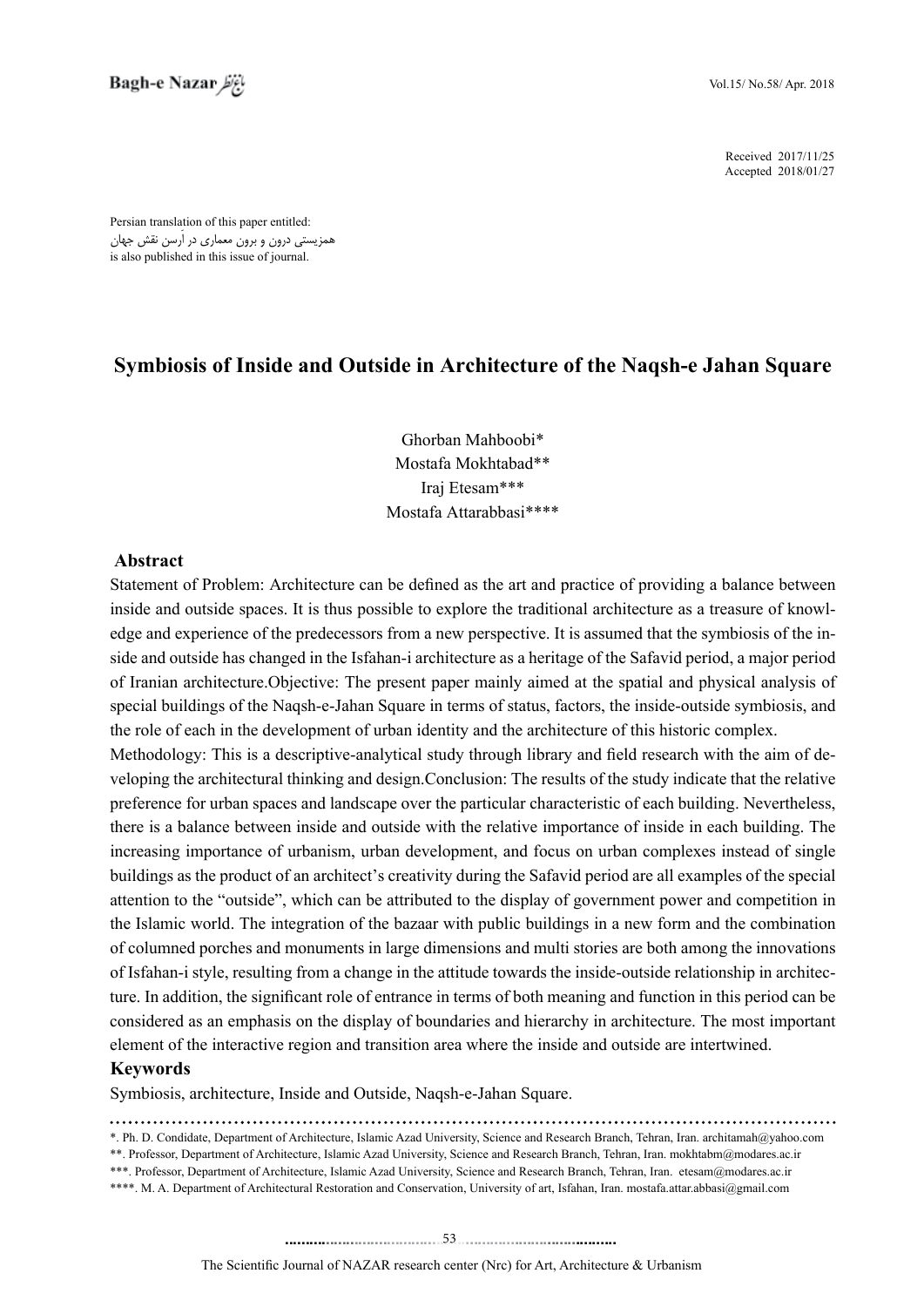### **Introduction and Statement of Problem**

The dichotomy of "inside" and "outside1 " in philosophy, art, and architecture has not been emphasized directly and independently in the works of writers before Hegel (1810). However, Hegel expressed the characteristics of a work of art in terms of theme and form with a novel dialectic and categorized the history of art into three distinct periods, including symbolic, classic, and romantic periods. By regarding architecture as a symbolic art and implicitly valuing the interior space and the appearance of architectural works, he discussed the status of each in some periods and styles. According to Hegel, "the work of art is a result of unity of form and intellectual theme (content); that is to say, the unity of the subjective spirit and objective spirit.... The architecture is the most complete art that can represent this form of balance between theme and form" (Ahmadi, 2013: 106). Other scholars such as Giedion (1987), Zevi (1945), and Grütter (1997), influenced by Hegel's works, and some other philosophers, such as Fichte and Schelling, classified the works of Western architectural history based on the inside-outside relationship as the relationship between their space and form. Giedion (1987) considered the distinction between the outside and the inside as the main foundation for understanding the architectural space. He believed that the space or the wall between the inside and outside was practically introduced to architecture and urban design with the wavy walls developed by Borromini. Norberg-Schulz considers the two terms "inside and outside" to be beyond the usual meaning of their cognitive or topological position and not be qualitative or quantitative, and believes that "the "insideoutside relationship" is one of the most fundamental questions in the art of place, or architecture, which is neither resolved by drawing and description, nor is it a static phenomenon" (Norberg-Schulz, 2012: 211). It seems that the relationship between mass and space and, consequently, the inside-outside relationship in architecture need particular attention in Iranian architecture. It is assumed that the answer to the problem lies as a treasure of knowledge and experience from past in traditional architecture. The main questions the present study seeks to answer are. "Has the symbiosis of the inside and outside transformed in the Isfahan architecture of the Safavid period as a major period of Iranian architecture?" "How was the nature of this transformation?" Therefore, the main goal is to explain the inside-outside symbiosis in architecture of the Naqsh-e-Jahan Square. Finally, the results of the study will be presented with the achievements.

### **Background and Significance of the Study**

The long conflict between inside and outside has taken the form of interaction in the Western contemporary architecture. The actual inside-outside relationship was formed through new ideas such as free plan and elevation, as well as modern elements such as glass and concrete. Wright, one of the leading architects in organic architecture, emphasized the physical inside-outside relationship in architecture, which is a general and comprehensive relationship. According to him, "A building should appear to grow easily from its site and be shaped to harmonize with its surroundings." Sullivan argued that "a building should respond to its own particular environment, just as a plant would grow naturally, logically, and poetically out of all its conditions... The external effects are like internal intentions". Le Corbusier also believes that "the plan proceeds from within to without; the exterior is the result of an interior." Nonetheless, Wright's biological comparison is sort of limiting as the growth of a plant is affected by special environmental forces that transformed with own genetic growth system." (Venturi, 1977: 82). Arnheim emphasized the importance of this issue in various fields of humanities and art, and considered both the design and adjustment of inside-outside relationship to be unique to architecture. "No problem is as inherent to architecture as that the architect must consider both the inside and outside to be related. Briefly, this means that both must be considered as components of one concept "(Arnheim, 1966: 3). The mentioned cases are general schema in the background of the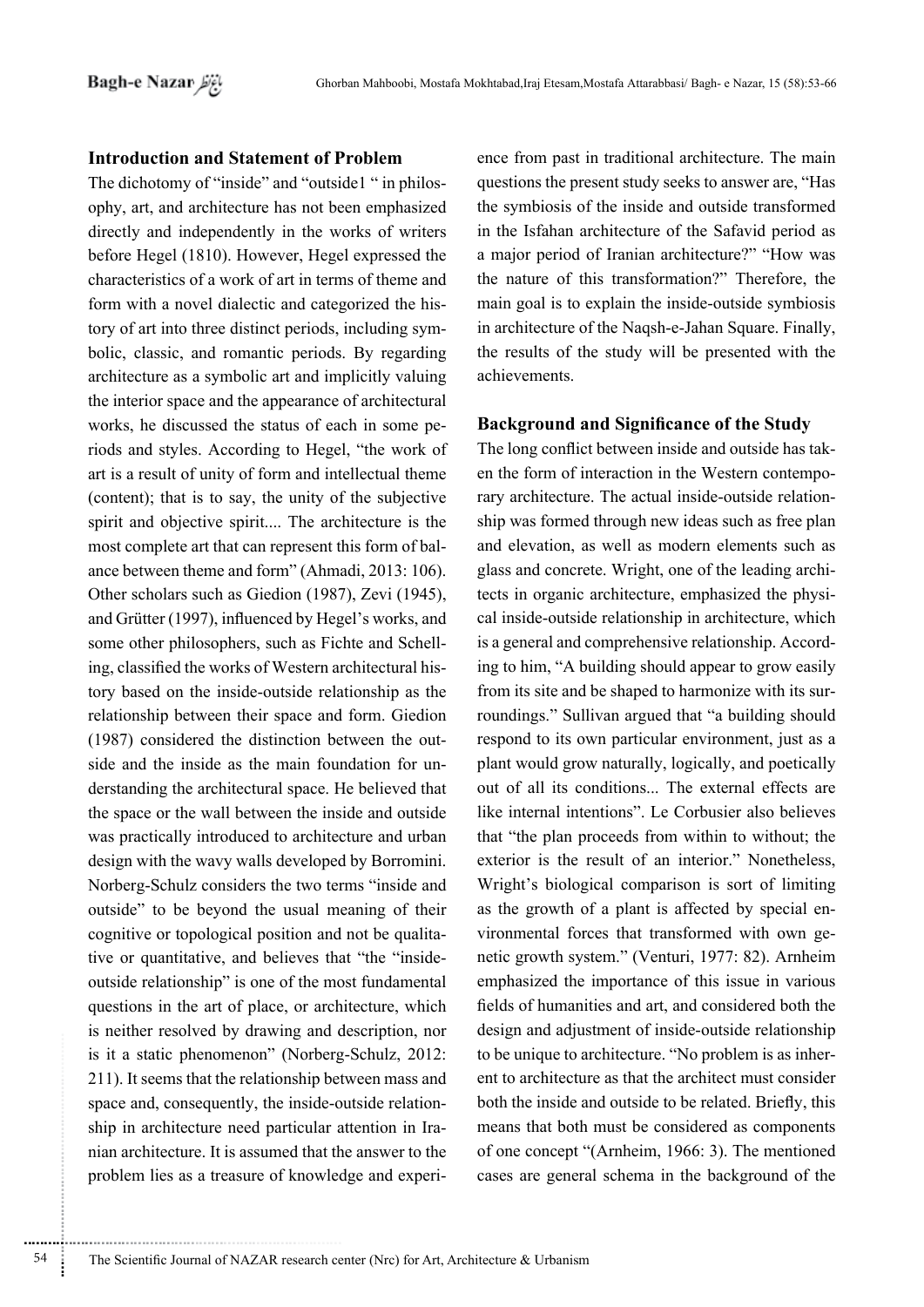Western architecture. Through the present paper, spatial and physical analysis of the buildings of the Naqsh-e-Jahan Square in terms of the symbiosis of inside and outside and the role of each in the development of the architecture of the complex can be effective in revealing the status of the subject in Iran.

### **Methodology and Theoretical Framework**

According to the theoretical nature of the subject, the paper explains the characteristics of the buildings by using first the information collected through library and field research and then in a descriptive-analytical manner. Therefore, the most important factors in this study are examined through content analysis after selecting the samples. Structural variations in theories related to the issue of inside and outside and their relationship have been often derived from philosophical attitudes toward the subject of human and architectural space. Hence, the paper first discusses the problem from two new theoretical perspectives.

## Investigating the problem with the approach of phenomenology and fuzzy logic

phenomenologists typically see themselves, in their role as recognizer, as phenomenon in exactly the same sense as the phenomenon, and study the subject as it exists without any pre-assumptions and rules. "Understanding a phenomenon is possible only from inside, and who stands outside can never fully understand it" (Pakzad, 2014: 35). Moreover, phenomenologists have more focused on subject like place and space than other aspects of environment and architecture. In a symbolic interpretation, Schulz considered inside and outside as "two side of the same coin" and regarded the interaction between inside and outside forces as an interpretation of a specific environment or function2. This interpretation represents the relationship, dependence, and ultimate unity of two forms of an object. Unlike him who believes that the natural environment is the basis of the place, Relph (2010) has started his study with human experience and suggests that the relationship between insideness and its experienced opposite, outsideness,

is a fundamental dialectic of human environmental experience and behavior. Therefore, through different degrees of insideness and outsideness, different places take on different identities for different people, and human experience takes on different qualities of meaning and feeling3. Bachelard considered the dialectic of inside and outside in architecture as to have the sharpness of the dialectics of 'yes' and 'no', the decisive dialectic, which decides everything. "Philosophers, when confronted with outside and inside, think in terms of being and non-being. ...'inside' and 'outside' are the weak repetition of in and out" (Bachelard, 2013: 257-258). Semanticists, under the influence of religious and mystical teachings, prioritize internal issues: "An allegory of the inside-outside relationship is part of the broad interpretation of mystical semantics in Islamic architecture. In this analysis, introversion matches the inside orientation toward God (tariqa) and the outside world (sharia), and the priority of the former over the latter" (Nasr, 1981: 191-192). Given the relative nature of the main variables and the fact that there are cases where there is no boundary or a distinct space between the inside and outside of architectural and urban buildings, there is a need for fuzzy analysis. "Fuzzy sets are based on three qualitative breakpoints: full membership [inside], full non-membership [outside], and the crossover [transition] point, where there is maximum ambiguity. In fuzzy logic, it is important to address this ambiguity" (Ragin, 1987: 158, 159). Therefore, the nature of the area, the level, or the point of transition from the outside to the inside and vice versa must be examined, regardless of whether it is a boundary, link, or whatever. The aim is to identify and clarify the existence or non-existence of in-between elements and their type (surface or space). Then, it is possible to focus on the architectural qualities of the elements, including material, texture, motif, and so on, will represent a sort of inside-outside interaction. By taking the component of time and historical development into account, the way and the course of the transformation of their symbiosis is also determined. According to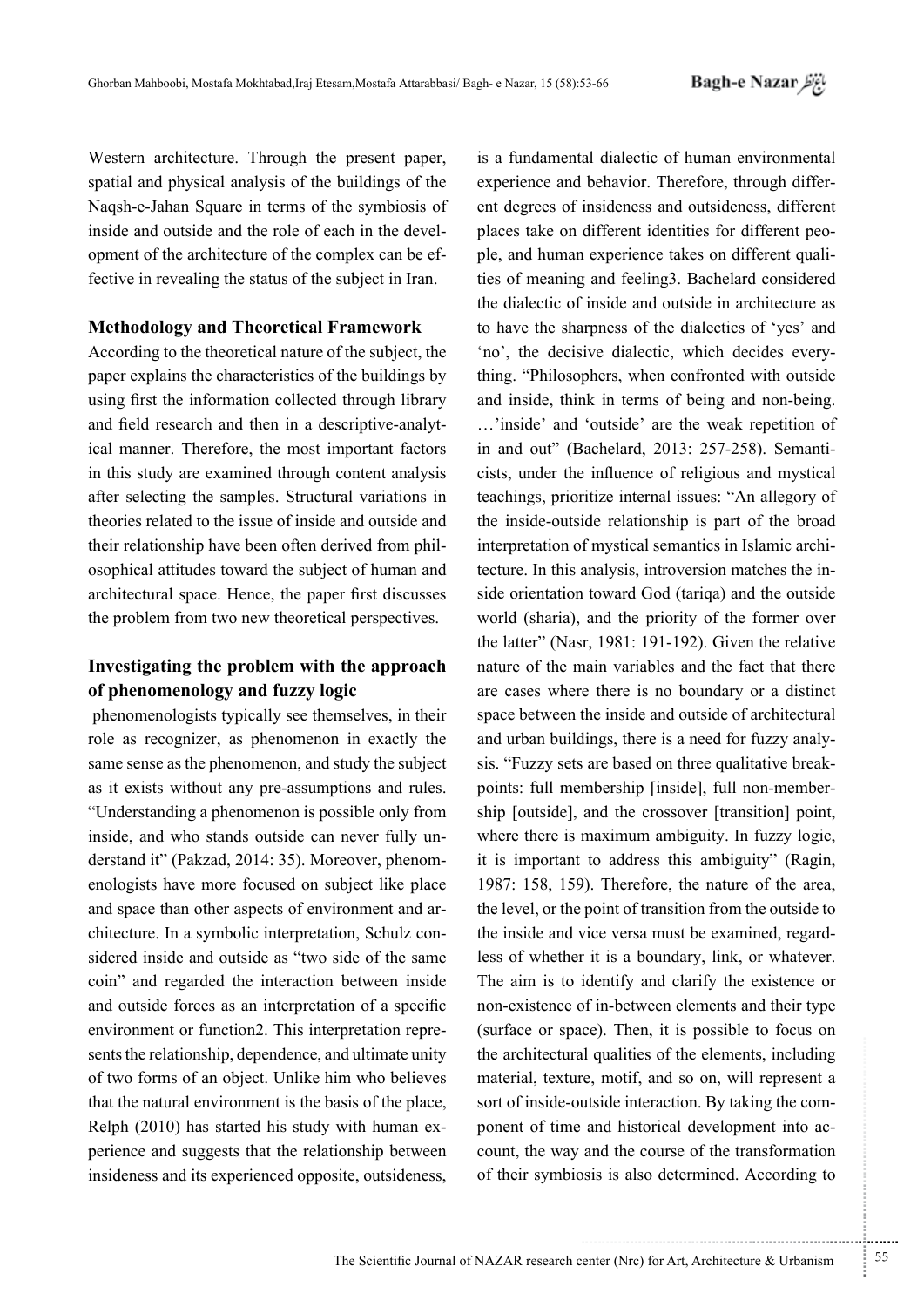rything is equal to its outside in the most fuzzy state this logic, it can be concluded that the inside of eveor position. "The more something is like its opposite, the more fuzzy it is. In the most fuzzy state, there is something equal to its opposite "(Panahi, Mokhtabad Amraei & Karimi Khiavi, 2009: 59).

According to the subject, one can refer to them as "position" based on verbal tags. According to the second principle of the fuzzy method (principle of connectivity), no member of an architectural system

eral relationships with other members and organs. It can exist without an active connection and multilatis thus deduced from Table 1 that, no point in a work of architecture is not absolutely interior or exterior but more inside or outside. Moreover, the transition region not only includes the transition point but also the surrounding areas in the communication network. bility of the evolution of the inside-outside symbiosis. cates the complexity of the relationship and the possi-The number of organs and spaces in this area indi-

Table 1. The overall grading of insideness (or outsideness) in architecture based on fuzzy method. Source: authors, 2016.

|                       | Inside<br>the<br>inside | <b>Transition or Interface Region</b> |                      |                              |                       |                 | Outside the |
|-----------------------|-------------------------|---------------------------------------|----------------------|------------------------------|-----------------------|-----------------|-------------|
| Tag & Position        |                         | More<br>inside                        | Relatively<br>inside | Transition<br>point or level | Relatively<br>outside | More<br>outside | outside     |
| <b>Grade or Value</b> | 99%                     | 83%                                   | 67%                  | 50%                          | 33%                   | 17%             | $1\%$       |

# Factors affecting the inside-outside relation-<br>ship in an architectural space

The factors affecting this relationship are the same factors affecting the formation of architecture. There are two relatively inconsistent but interconnected vide shelter for residents that protects them against tasks in architecture. On the one hand, it must proly inside environment. On the other hand, it must adverse environmental forces with a safe and friendviting, inhibiting, informative, and warning. Inside ronment that is visually effective with messages increate an environmentally consistent outside enviand outside architectural spaces are not possible to side, although the inside and outside are immediate cally, and an element cannot be both inside and outdissolve completely both practically and theoretineighbors. Accordingly, the in-between elements cording to Bachelard, "Seen from the inside, without and spaces reconcile two contradictory goals. Acexteriority, existence can only be round." (Arnheim, 2007: 127). The concepts of "inside" and "outside" ferent in different cultures. "An environment built and the inside-outside relationship in spaces are difment" (Lang, 2012: 202). Rapoport stated that in a cial institutions that create and nourish that environon any scale is a cultural code representing the soMaya village the relative lack of distinction between cognitive categories such as nature and house, house and house, and person and person is reflected in the absence of sharp boundaries between landscape and village, inside and outside, and so on very differently lage or Moslem or Yoruba city 4. Perhaps, the two to the sharp and strong boundaries of an Indian vilfactors of culture and climate have a great impact on like the way a Western man sees the inside and the the formation and quality of this relationship. "Unoutside as two different things, a Japanese sees his home as a unit that includes his garden and house" (Grütter, 2007: 176).

tion can give an identity to the inside-outside symbiosis, including construction techniques, architect's Components other than culture, climate, and function can give an identity to the inside-outside sym-Components other than culture, climate, and funcity, the effectiveness and role of each of which are creativity, intention, and economic-political feasibilrence. They are also interdependent. "in practice, it a function of spatial-temporal conditions of occuris impossible to separate the meaning, the function, ity can be examined in all the three cases" (Pakzad, and the physical aspect of a phenomenon. Durabil- $2003$ : 108). The factors affecting introversion as a chitecture are possible to consider from five perspecfundamental aspect in Iranian-Islamic culture and ar-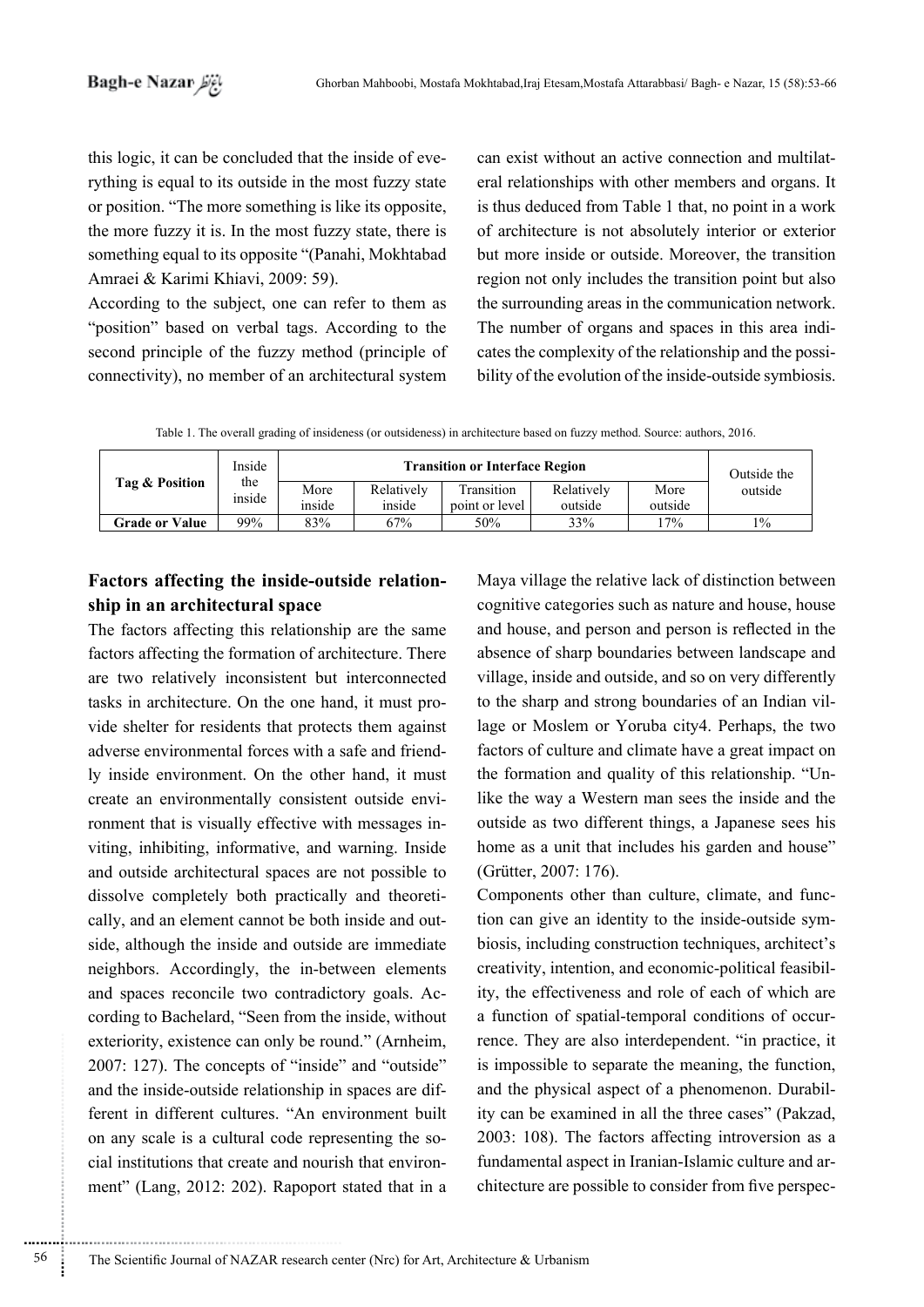tives according to five factors: a) the role of historical patterns; b) the role of climate in creating a central courtyard pattern; c) the role of defense in introversion; d) the separation of the entire human-made space based on gender in Islam; e) mystical analysis" (Nari Qumi, 2010: 70). Falamaki divided the factors affecting an architectural space into "architectural mixed branches" without priority: "functional, structural, form-conceptual, physical, and environmental link" (Falamaki, 2007: 141). By referring to Aristotle's Ten Categories and reducing them to six categories (essence, relation, quantity, quality, action, and affection) equal to "construction, context, form, meaning, function, and volition," respectively, using them as criteria to classify architectural trends5. Although there may be other definitions and concepts in introducing components and factors, "the existing theories of inside-outside relationship can be summed up in three categories: perceptual-semantic, functional-behavioral, and physical-environmental factors" (Eini Far, and Ali Niave Motlagh, 2014: 58). According to different divisions and theories, the factors and variables that affect the architectural inside-outside relationship are as follows (Table 2):

| Table 2. Factors affecting the architectural inside-outside relationship. Source: authors, 2016. |  |  |
|--------------------------------------------------------------------------------------------------|--|--|
|--------------------------------------------------------------------------------------------------|--|--|

| Body<br>Factors<br>Fundamental<br>Meaning<br>Efficiency |           | Form                                                                             | Visual aspects of architectural form - geometry and organizing principles - shape and decoration |  |
|---------------------------------------------------------|-----------|----------------------------------------------------------------------------------|--------------------------------------------------------------------------------------------------|--|
|                                                         |           | Structure                                                                        | Technique and methods of construction - materials - economics and financial wealth               |  |
|                                                         |           | Perception                                                                       | Culture - Sense of place and work's message - visual relationships - symbol and sign             |  |
|                                                         | Intention | Architect's creativity - Individual behaviors – politic and intention of creator |                                                                                                  |  |
|                                                         |           | Environment                                                                      | Climate - context and texture                                                                    |  |
|                                                         |           | Function                                                                         | Spatial plan and organization - social systems and behaviors - security and comfort - gender     |  |

The factors in the fourth column of the table can affect two or more variables of the six variables in the third column. The approach adopted will contribute to their impact. For example, culturalists such as Rapoport considered the role of "culture" more important than other factors. "Since meanings, like the environments that communicate them, are culture specific and hence culturally variable? (Rapoport,  $2012:24$ ).

An important part of architectural meanings lie in the between function and body or the inside and the outside. In other words, to place a great emphasis on the outside and to consider the form as to be important, or vice versa, the lack of attention to external appearance, both will undermine the meaning. The meaning here represents a mental perception consisting of beauty, pleasure, belonging, calm, and trust, which are similar to the components of the identity of place. It may be assumed that this is another expression of the interaction between city and a work of architecture. However, the novelty of this idea is that, firstly, the interactive or in-between space can be the point of position transformation and hence the place of the plurality of meanings, which means its greater importance for those architects who focus on charm, beauty, and meaningfulness; secondly, there is no meaningless point within the area between the inside and the outside, and meaning merely become more clear where the reflections of the two poles in each other are neglected or one pole is taken less important, although the diversity and plurality of meaning decrease in this interpretation. The numbers on the left of the diagram below are also a fuzzy expression of the course of meaningfulness in the mixture of form and content in architecture. Hence, no point is of zero value or worth 100%. The highest semantic value is understandable in the inside-outside interaction and the form-function balance (Diagram 1).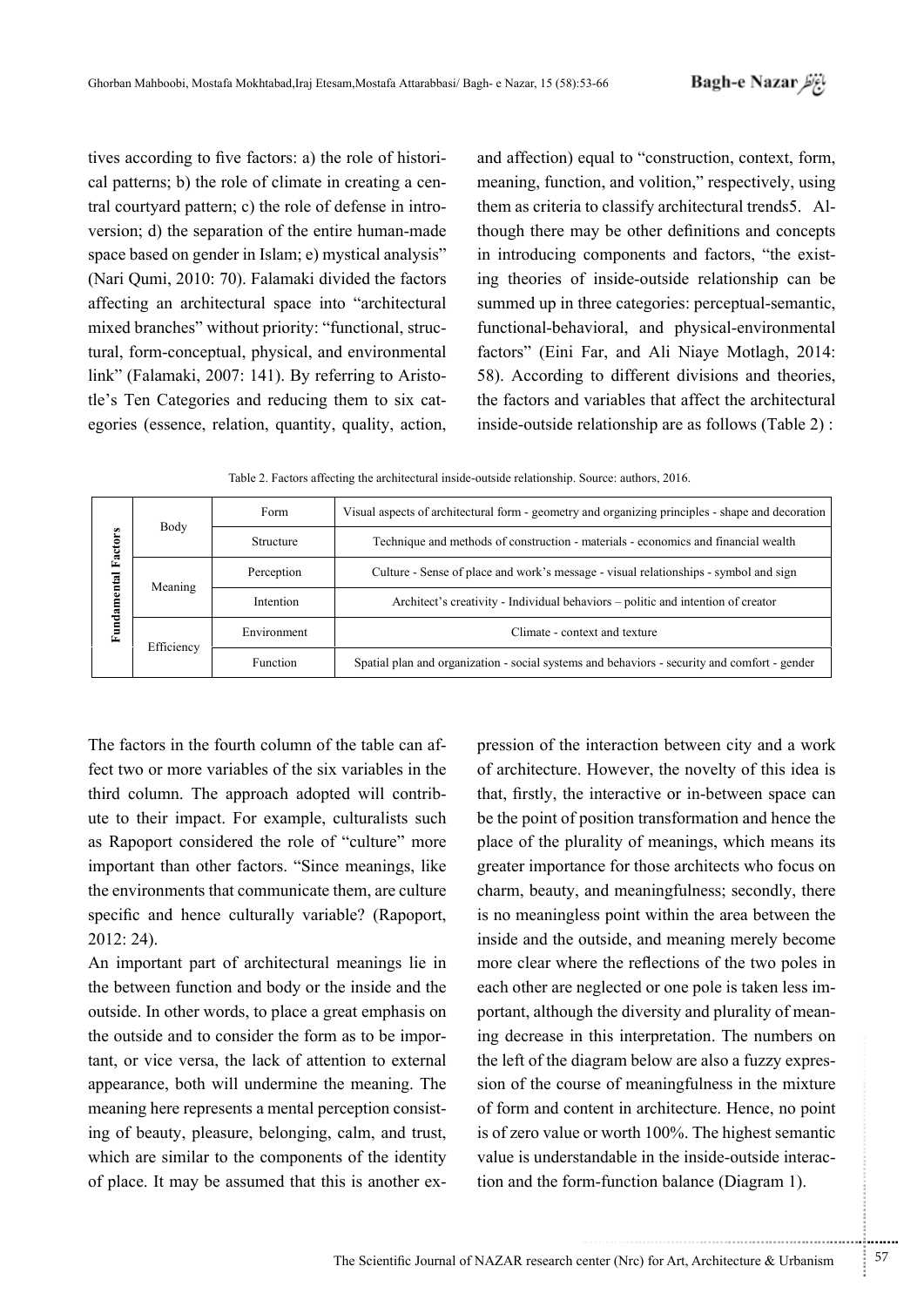

Diagram 1. The zoning of the architectural inside and outside in terms of body, function and meaning. Source: authors, 2016.

# Importance, status, and organs of the interactive region in architecture

Intermediate space between the inside and outside in architecture is, in the simplest case, a wall or partition without spatial specifications. In this case, the lowest level of synopsis is possible to be formed. Nevertheless, the in-between space replaces the partitioning form and becomes almost an essential part in the architecture within the architectural evolution and complexity. "In-between spaces are essential for the recognition of objects. The independent recognition of objects is not possible without such spaces. In addition, the in-between spaces play a key role in the relationship between elements... The type of in-between space is a function of three factors: size, proportion, and form of each component (walls)" (Grütter, 2007: 226).

Without recognizing any of the phenomena and elements and the resulting perception, it is not possible to recognize the relationship between them. "All languages and symbolic systems are complex communication systems that are usually the basis of human knowledge and thought, whose most basic feature is spatial organization through communication systems" (Hillier & Hanson, 1984). In addition to lifestyle patterns and climatic comfort playing essential roles in the formation of "inside-outside spaces" such as garden room, central courtyard, summer house with a magnificent view, front platform, balcony, patio, terrace, and columned porch, Skinner discussed three categories, *i.e.* cultural memory, aesthetics, and psychology, as arguments which create in-between spaces in different dimensions and designs according to their level of importance in one place. "In his essay 'The Natural Imagination', Wilson argues for the existential power of ambiguous inside-outside spaces.



Source: authors, 2016.

Wilson suggests that spaces that can simultaneously be perceived as both external and internal may trigger a deeply moving aesthetic response." (Skinner, 2003). With regard to natural boundaries, Alexander states that an interactive region is formed between different systems and phenomena that is as valuable as two regions separated. The principle of boundary is not only limited to outer edge of subjects. "Each part of each subject at any level is itself an independent object with a boundary. Boundaries also have boundaries... A single subject has many boundaries within its internal boundaries" (Alexander, 2013: 132-133). For him, peripheral smaller volumes can create b o undaries in a three-dimensional volume, and there should be also a fit between "center" and "boundary". The border should be of the same magnitude and importance as the center.

The inside-outside linking elements can be classified into two general categories: "separation walls" (whether decorative or structural) and "in-between spaces" (middle or intermediate). Due to their dynamic nature and high flexibility, in-between spaces like cell membranes are responsible for of receiving, interpreting, transforming, and converting the data. In rotation, the in-between space plays a role in the utilization of principles governing spatial relations hips and the spatial organization of sets of elements." (Baliyan Asl, Etesam, and Eslami, 2011: 68). Most scholars focusing on the aspects of form and space in Iranian architecture defined originality as to be based on spatial system and a continuous flow of space in urban structures. "A sequence of spatial links creates an organized system that allows both stability and change ... A link between two spaces inevitably follows the basic pattern of communication, transition, and culmination" (Ardalan &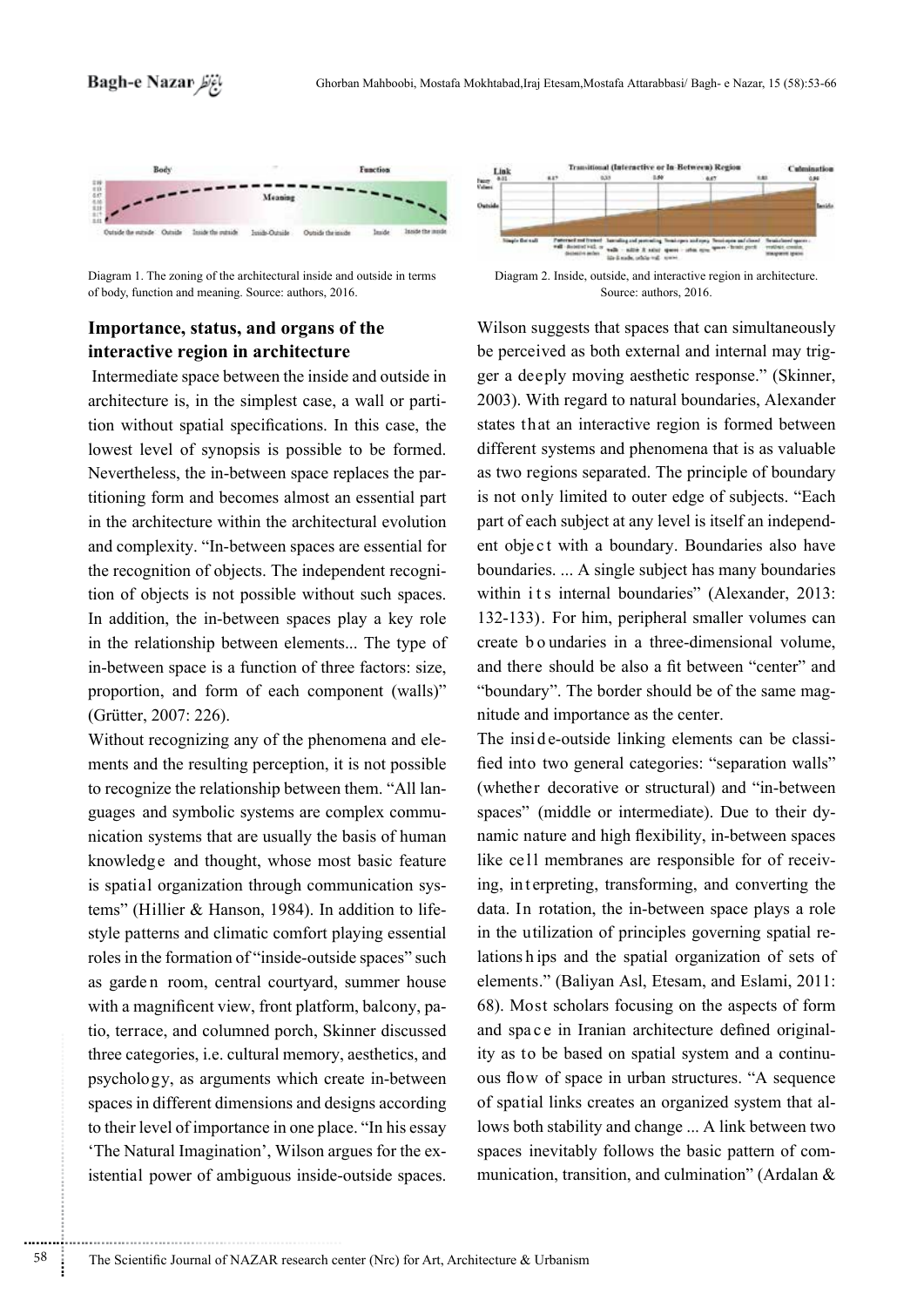### Bakhtiar, 2011: 47); (Diagram 2).

According to diagram 2, the inside-outside symbiosis faces to volumes representing space. Furthermore, improves with the transition of elements from surrectly related to the importance and complexity of gion represents the spatial hierarchy, which is dithe number of elements used in the interactive rethe inside-outside relationship. In fact, it is a set-up to prepare the users of the building both physically and mentally. According to the first principle in the fuzzy method (the principle of incompatibility), it is only possible to accurately define the boundaries and predict the role of components and, consequently, dle of the diagram, where there are hybrid elements, proach in complex architectural systems. In the midthe behavior of the inhabitants using a fuzzy apwhich have both inside and outside properties, there is a balanced inside-outside symbiosis or interaction. These elements are examples of the third principle of the fuzzy method (the principle of homogeneity), representing the simultaneous existence of intrinsic similarities and differences between the neighboring and symbiotic elements of an architectural system  $(Fig. 1)$ .



# Development and Function of the Naqsh-e-<br>Jahan Square

Important features of the Isfahan architecture were public passageways, squares, and buildings. The tween Iran and Western states, while the squares and streets evolved following the closer relations bepublic places were developed through the course of Iranian architecture. The governmental square of Naqsh-e-Jahan evolved through a competition with the Atiq Square in Isfahan using the features of other squares like Mozafarieh and Saheb Abad in Tabriz. This square has a longitudinal organizing axis and two lateral axes. The Qeysarieh Portal and the Shah Mosque are on the longitudinal axis, and the Ali Qapu Palace and the Sheikh Lotfollah Mosque are on one of the lateral axes (Fig. 1). The structure of the square was originally based on single-story porches, tive function, which have completed the architectural and upper stories were added later with an exhibiproportions and strengthened their spatial identity. "This square is, in fact, a bazaar, a military field, a court, a polo ground, a stage for open air perfor-<br>mances and competitions, a space for animal wars, and a very magnificent night-time playground and a very favorable environment for court amusements" (Hillenbrand, 2001: 424).

# **Investigating the inside-outside relationship** in the Sheikh Lotfollah Mosque:

Sheikh Lotfollah Mosque is located on the eastern side of the square (Fig. 1). The building does not yard, upper-lateral porches, and minaret. Its form is have the elements of a standard mosque, i.e. courtmore based on the long-standing style of the major tiful ochre arabesques covering the dome with its tombs with domes (Fig. 2-5). There are very beaupointed profile.... the inner surface is wrapped in a layer of colors; the plinth and some of the upper sur-<br>faces of the wall are covered with tiles with carpet motifs (Fig.2); (Blair & Bloom, 2006: 213 & 216). The access from the hustle and bustle of the outside Fig. 1. Naqsh-e-Jahan Square. Source: Hillenbrand, 2001: 426. signed most skilfully and uniquely, by considering to the peace and quietness of the inside has been de-

.......... ....... ........ ........... ...... ....... ........ .......... ...........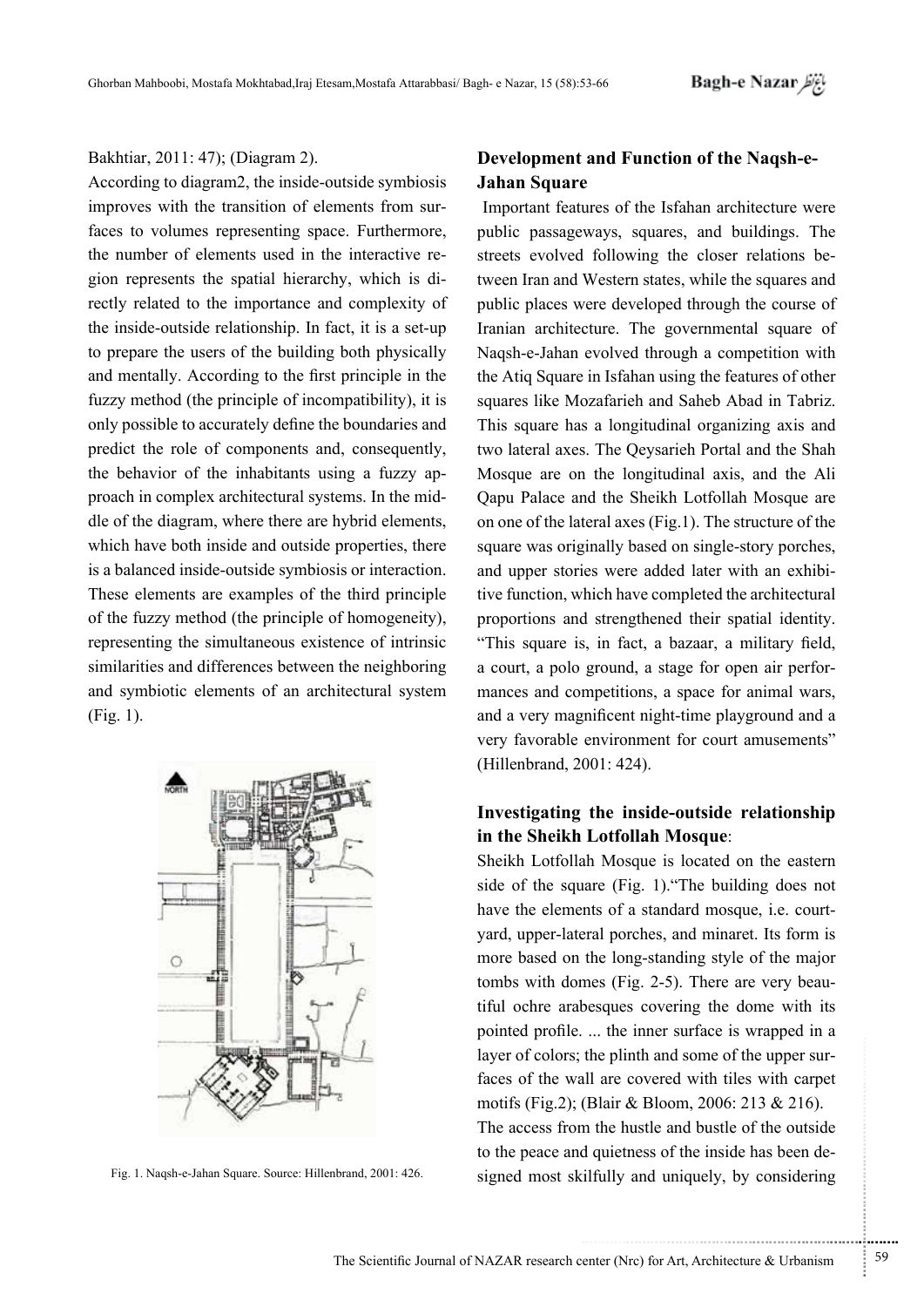# باغرنظر Bagh-e Nazar

its immediate vicinity of the square and responding to the challenge of the angle between the gibla and the square. The architect tried to create a design in such way "that the sides of the complex, or at least the shabestan, and preferably its courtyard, face the qibla, so that the person coming to pray not only does not need to find the direction of qibla, but also enters the place, while facing the qibla, where he sees the mihrab at the front of the shabestan on the opposite rior of the mosque corresponds to its semi-private side " (Raeeszadeh & Mofid, 1999: 106). The extefunction and is limited to the entrance gate and a ity in the small building reached its peak. "The light view of the consistent dome The architect's creativpreparation is one of the eye-catching features. In the base of the dome, there are windows at regular intervals with a pair of lattices, one internal and the other external, each containing embossed arabesques inside which there are empty and non-empty spaces in proportion (Fig. 2) as the light is refracted twice"  $(Pope, 1991: 219)$ .

"In the spatial system of Iranian architecture, the



Fig. 2. The inside and outside of Sheikh Lotfollah Mosque, Isfahan. Source: authors, 2015.

boundary-linking space was developed as one of the ral beauties and spiritual beauties" (Mirshahzadeh, most emphasized spaces somewhere between natucial skill of the architect in creating a compact but Eslami & Einifar, 2011: 15). In addition to the specompetent structure, the main secret to the mosque's atmosphere is the fit and exchange between two completely contradictory spaces, i.e. the Naqsh-e-<br>Jahan Square and the space below the dome, as well as the in-between spaces of the two places. In general, the transition from the outside to the inside can occur through a hierarchy of surfaces or spaces or their combination, which is a function of existential causes of a work of architecture. In this building, tion and sequence of in-between spaces and also the the inside-outside relationship based on the variachanges in visual aspects of the architectural form, such as light, color, size, direction, scale, proportion,



Fig. 3. Plan of the Sheikh Lotfollah Mosque. Source: Blair & Bloom, 2006.



Fig. 4. Interactive region in the mosque. Source: Tavasoli, 1992.



Fig. 5. A perspective of the Sheikh Lotfollah Mosque. Source: Memarian, 2011.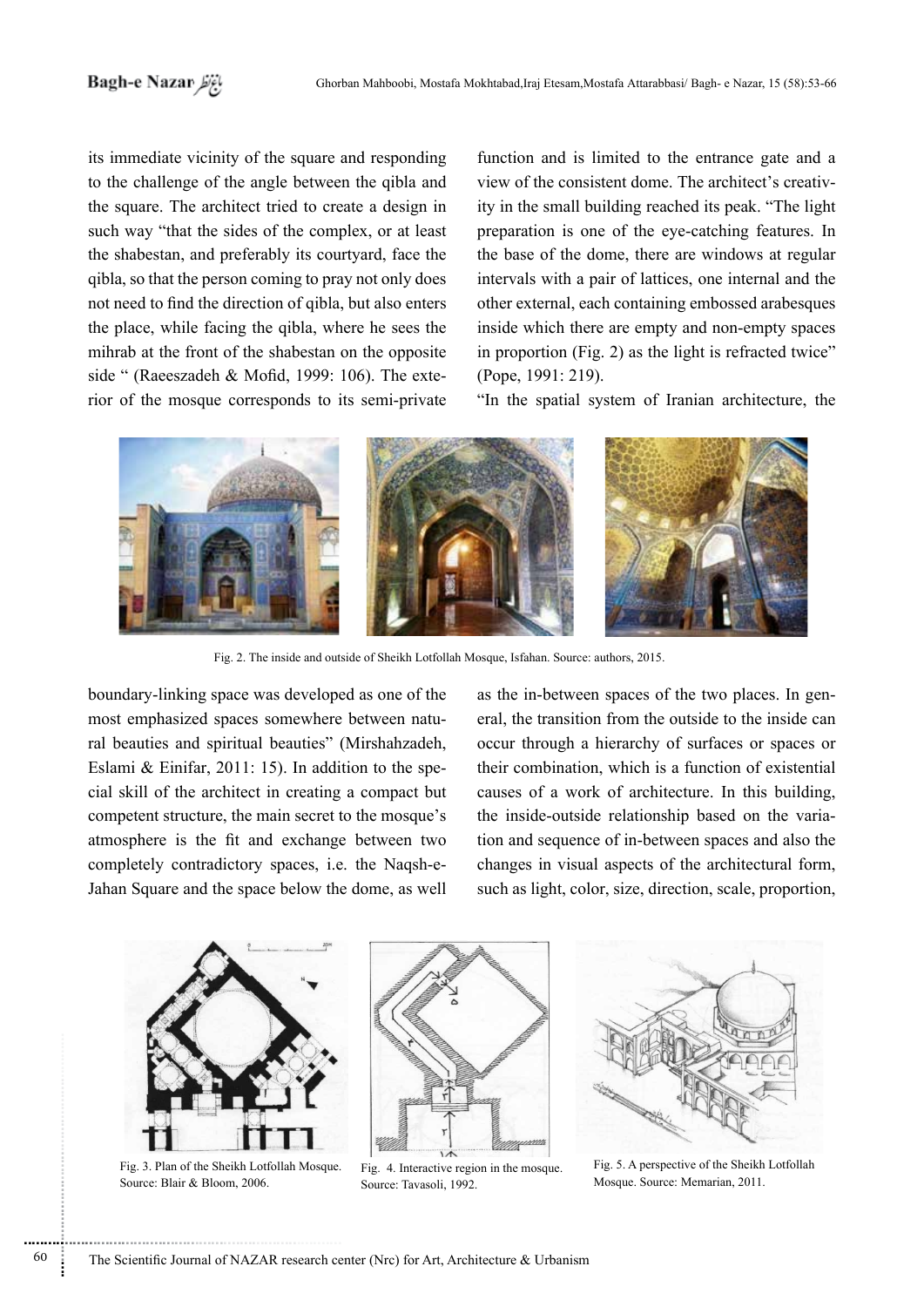etc (Fig.  $3, 4, 5$ ).

## The inside-outside symbiosis in the Shah **(Imam)** Mosque, Isfahan

e-Jahan Square, on the southern side (Figure 1). The This mosque is located in the visual field of the Naqshtall fully-tiled portal of the mosque is like a mihrab in the square, as it invites the people outside to a safe od used to "correct the deviation from the qibla" in and reviving environment in the mosque. The meththis mosque made it an excellent example of Iranian mosques and architecture. The overall configuration reflects the fact that the building was built based on a plan with progressive geometry and full attention to context. The general features are four porches, the main dome, and two other ones at the back of the eastern and western porches. There are also two tall minarets like tall, patterned Timuri minarets, on both sides of the portal and on the south porch, which are vertical elements giving an identity to the complex.



Fig. 6. Plan of the Imam Mosque. Source: Pirnia, 2008.

closed spaces, an interesting doctrine for today's architecture (Fig. 7, 8, 9).

# The role of portal in defining the inside-out-<br>side relationship in religious buildings

Portal of mosques became important first in the Azeri style and then in Isfahani style, as it is among major extensions and changes of the older buildings. Especially during the Safavid period, shahs attached

ing: "Movement and communication are facilitated teractive region is a considerable feature of this build-The interconnection between the elements of the ineverywhere and there is no obstacle anywhere. There are no stairs or handrails in the ground floor of the ridors, choir isles, and passageways, separate structure mosque. There are no closed doors, tunnel-like corsuch as altar, exclusive space, and privileged platform. jects, and religious hierarchy" (Pope, 1991: 211). Just as there are no dedicated ceremonies, sacred ob-The full-empty proportion is observed in the overall tance of space with large spaces and dimensions in structure of the building, plus the highlighted importhe Imam mosque. In a chessboard-like division, there is an open space (courtyard) for each domed space. The large central courtyard corresponding to the large south dome, the courtyard of the Sualaimanieh School corresponding to the western dome, and the courty and of the Nasseri School corresponding to the eastern dome, all create a dynamic balance between open and



Fig. 7. An aerial view of the mosque. Source: www.google.com.

great importance to portals influenced by their Shiite beliefs, as the prophetic hadith, 'Ana Madinah al-elm va Ali Bab-o-ha', was a symbol of always-opened doors to good and blessing. The folowing points are tionship between portal and mihrab as examples of worthy of attention regarding the position and relathe outside and the inside  $(Fig. 8)$ .

A) Hierarchy which is a principle of non-religious architecture in the Islamic period in Iran, was also

.......... ....... ........ ........... ...... ....... ........ .......... ...........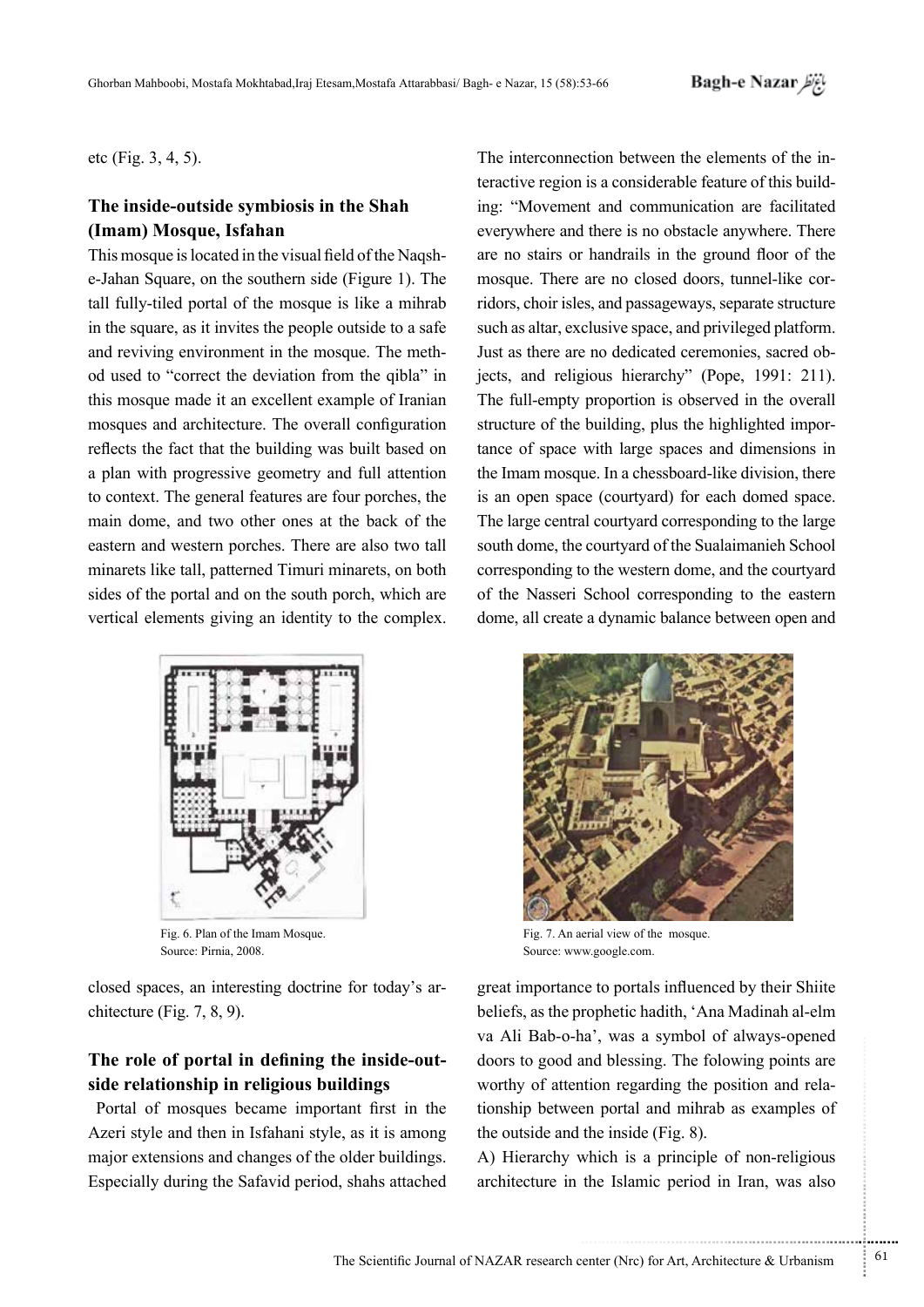somewhat important in the evolution of mosques, especially during the Timurid and Safavid periods. In the hierarchy of spatial elements of a mosque or tombs, portal and mihrab are considered to be the first and the last element, and the rest of the elements are formed between them.

B) Perhaps the similarities between portal and mihrab

are based on Islamic teachings about the oneness of the origin of life and afterlife. In a new perspective, gous and equal to its opposite in fuzzy logic. In other each phenomenon is, in its most fuzzy state, analowords, the beginning of a journey is similar to its end, dependence. The portal of mosques, which faces an although there are distinctions that maintain their in-



Figure 8: Shabestan of the mosque. Photo: Mahboobi, 2015.

open urban spaces like square, street, or passageway, represents the function of the portal as a mihrab in that urban space.

# Governmental palaces in the Naqsh-e-Jahan Square in terms of the inside-outside rela-<br>tionship

Hillenbrand provided a classification based on the ble to divide with the following four titles: suburban function of Islamic palaces: "The palaces are possipalace, a mixed center for administrative affairs and royal life, a royal house (with fortifications) with an porary place "(Hillenbrand, 2008: 382). In general, emphasis on other functions, and a small and temthere are two types of inside-outside symbiosis in the Safavid palaces; one is the relationship between the exterior of the palaces, especially entrance, and the interior spatial configuration; In Chehel Sotoun, there is a distinct difference between the appearance of the style and the rock mass behind the structure. In Ali Qapu, this empty-full contradiction was directly used, though not one after the other in a row, since the porch is squeezed between the rugged blocks of the ground floor and the second floor. Nonetheless, there is also the art of imagination that succeeds in bridging this designed vacuum to a certain extent. Who can expect a wavy dome with mugarnas behind duce the façade to something like a shell and blurs the frustrating appearance of Hasht Behesht that reship between palace and garden and environment in brand,  $2001: 429$ ). The second type is the relationthe building effectively and completely (Hillenwhich it is located. "No report of the Safavid palaces". the the that is intention is that the ment in which it is located ... The intention is that the cannot be complete without examining the environwhole area acts as a wide palace where the existing buildings are only some of the elements. In some of such cases, building is a dominating element, while garden is so in other cases" (Hillenbrand, 2008: 429).

# The inside-outside symbiosis in the Ali Qapu **Palace**

Ali Qapu is the largest royal palace of the Iranian-Islamic architecture, which was built as an entrance by decree of Shah Abbas I in the early seventeenth century, which later became known as Shah Abbas's bassadors. "In the early stages of the construction of arch used to entertain noble visitors, and foreign am-"Mubarakeh Edifice". It was here that the great monthis royal town, the initial entrance was used with two functions: as a garden entrance and the other as the center of the government building complex. The style of this building in Iran was quite unusual, as it was almost a real skyscraper of six stories, in some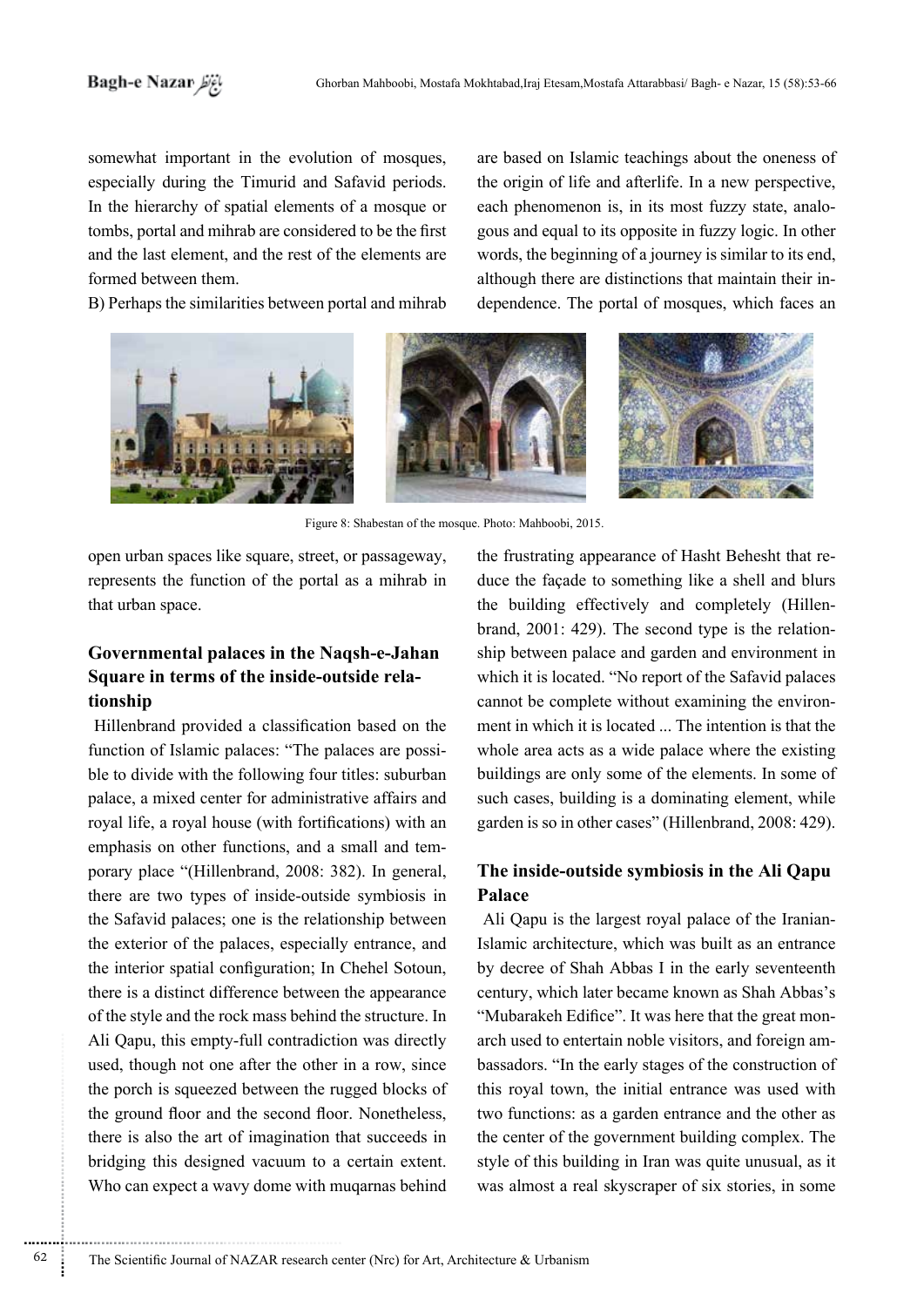

of which there were ten rooms" (Wilber, 2009: 92  $\&$ 97). This six-storey palace was built on a quadrangle plan with different patterns and decorations in each storey (Fig. 9).

According to Kleiss, the initial building of Ali Qapu dates from the Timurid period, which was in fact the main entrance to the palaces such as Ashraf Hall and Chehel Sotoun, to receive those who were not allowed to enter the palaces. "Ali Qapu is a palace with a magnificent gate dating from the Timurid

period. It was first built as a three-storey palace on Shah Tahmasp's order. After the change of capital panded it as it is today" (Kiyani, 2008: 302). The from Qazvin to Isfahan in 1598, Shah Abbas exintegration of the entrance door and the palace in cal and cosmological role as the gates of paradise this building may represent the renal of its mythiand its multi-functionality. Mentioning the religious functions of entrance as a place of bow, prostrate, Fig. 9. From left to right: Plane, facade and a cross-sectional view of the building of the Ali Qapu Palace. Source: Pirnia, 2008: 301-302.<br>
This six-storey palace was built on a quadrangle Shah Tahmasp's order. After the interaction, judgment, and sacrifice, Eliade consid-



Fig. 10. The evolution of the Ali Qapu Palace. Source: Pirnia, 2008: 303, 306.

ered it both a symbol and a passage from a space to .another

This building has been completed during about 100 vears, the evolution of which is illustrated in Fig. 10. The sacredness of the entrance in the palace reveals the particular attention to the qualitative values of where. "The portal is between the outside and the place and spatial elements that lack their status elsety and intimacy, between insider and outsider. The inside, between public and private, between enmigates include the valuable experiences of connection

and disconnection, through which our destiny is built up and through which we move from one world to another. The first step to exit and the last step to enter the house also occur here" (Lang, 2000: 206). Von Meiss believes that elements such as thresholds that nation of the person or group in which they live and define inside and outside are indicative of the domi-"any relationship between two places, or the inside nection and connection, or in other words, distincent points. This relationship includes both disconand the outside, starts to develop from two independ-

.......... ....... ........ ........... ...... ....... ........ .......... ...........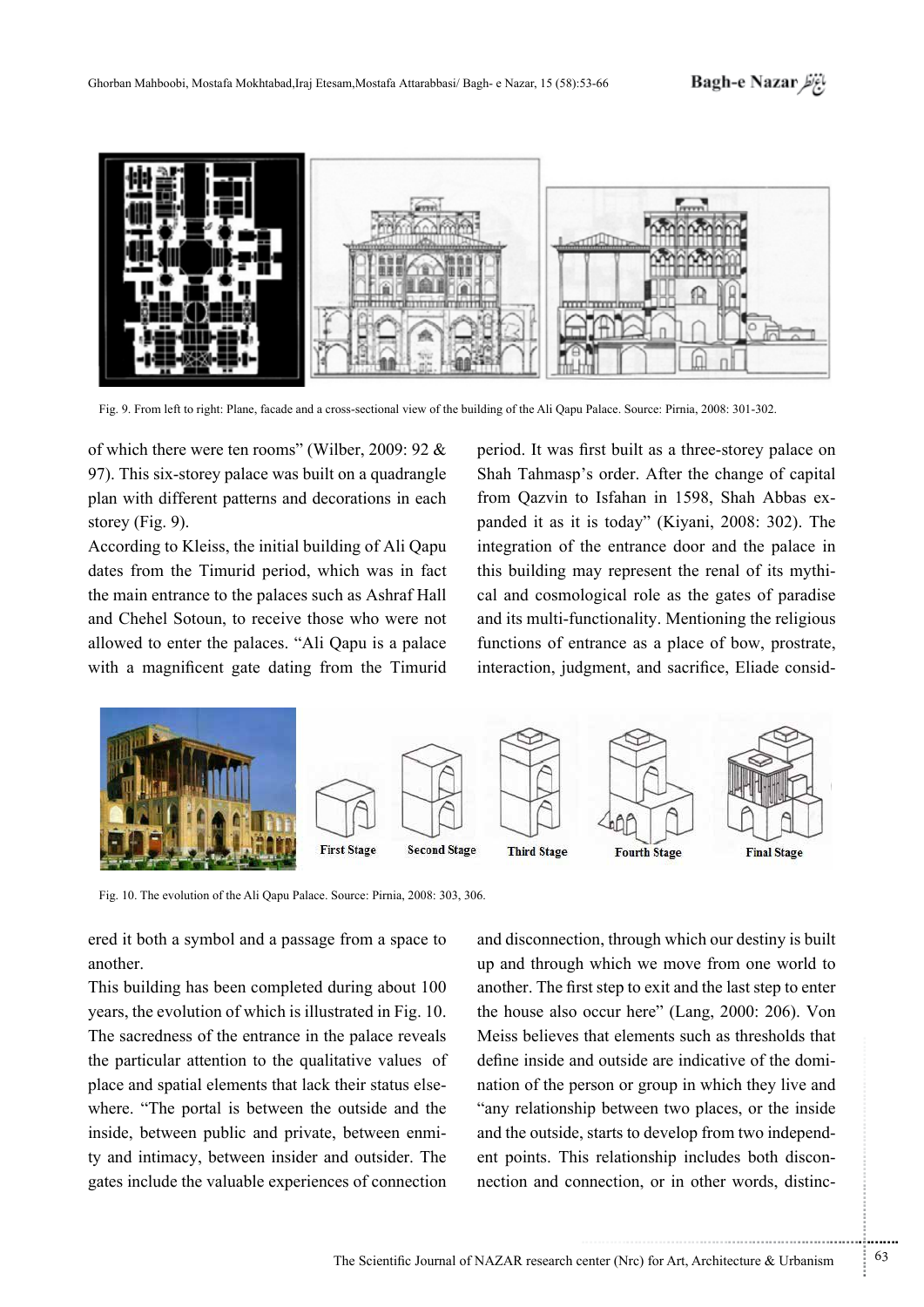tion and transmission, interruption and continuity, boundary and crossing. Entrances and spaces of transition become "place" in turn: the places in which the world is overturned" (Meiss,  $2007: 152$ ).

### **Conclusion**

............................................................

Some of the achievements of this study on the symbiosis of the inside and the outside in architecture of the Naqsh-e-Jahan Square are as follows:

-The increased importance of urbanism, urban development, and focus on urban complexes instead of single tention to the "outside", which can be attributed to the display of government power and competition in capital buildings as the product of an architect's creativity during the Safavid period are all examples of the special atof the Islamic world

-The creation of a contradiction between dark and narrow spaces, closed corridors and twisted entrances and pecially true in the twisted entrance to the Shah Mosque, the entrance hall of the Sheikh Lotfollah Mosque, openness, lightened and spatial elongation of the main courtyard, courtyards, and open courtyards; this is esand the entrance to the Chehel Sotoun Palace. In these buildings, the heterogeneity and sequence of spaces and elements being positive and negative (relative to each other) create a constructive and appealing balance. Therefore the combination and integration of the outside and the inside were possible masterly through the presence of opposite elements together and also the presence of outside elements in inside spaces.

-The use of similar geometric motifs, such as arabesques, girih tiles, and calligrams with consistent materials and colors, inside and outside of various structures, suggests a form of continuity and unity in the outside and lation of natural relations and cosmological laws, this affirms the presence of spiritual aspects of worldly life. the inside in architecture. Considering the symbolic status and the sacred value of geometric patterns as a trans--The similarities between portal and mihrab in terms of form indicate a fuzzy relationship between visual aspects of the outside and the inside a building, which defines the degree of insideness or outsideness of each .element

The "minaret pair" emphasizes concepts such as desire, ascension, and attention to the outside, whereas the dome with its closed form and direction accentuates the attention to its inside and center. The two elements reach a significant state of equilibrium while carrying opposite meanings (outside and inside).

-The relationship between the inside and outside spaces of the mosques or urban spaces is affected by their function. In general, the mosques can be divided into two categories according to their functional scale: a) those mosques that have local function or are only the place for a particular group and caste to payer, dissolved in their surrounding context. Some have open inside spaces and some do not have courtyards. B) The mosques that have trans-local and urban function, and, naturally with larger dimensions and larger body in accordance with their functional scale. Wide inside spaces, ease of access, and strong outside identity are features of such mosques, if they have a political-governmental role, in such mosques, the hierarchy of access is more tangible and their outside appearance and portal are more striking and distinctive.

ing in Iran, unmatched for number of storeys and appearance. The courage used in its outside appearance and -Though completed over consequence steps. Ali Oapu was possibly the first multi-functional high-rise buildthe demand for newer functions are admirable that has displayed a new form of inside-outside consistence in architecture. It is possible to understand a new volumetric composition, the coherence of the non-empty and empty surfaces, and the balance between innovation, individuality, and harmony with the general context of the square.

phasis on the display of boundaries and hierarchy in architecture; the most important element of the interactive -The significant role of entrance in terms of both meaning and function in this period is considered as an em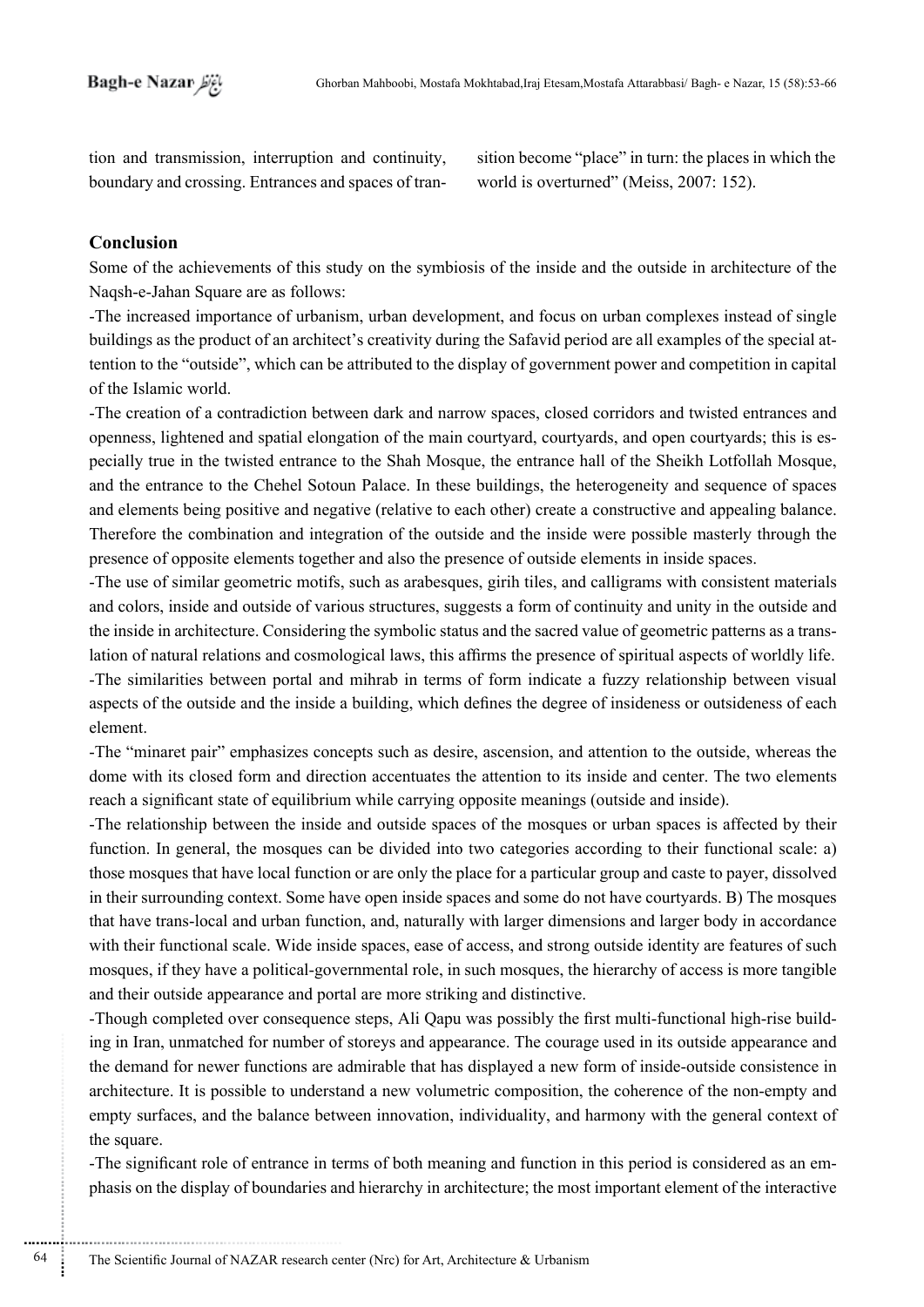region (transition area) where the inside and outside are intertwined.

tion and relationship with its own context. Studies show that functional scale has often a direct relationship -In addition to the requirements for utilizing spaces, each functional building requires a certain type of interacwith the relationship according to the public and the private nature of the building; in other words, a public building designed to be used by many people has more interactive possibilities as compared to a semi-public building, such as transparency, flexible boundaries, and combination with environment, fluidity, and openness. Some buildings, which were built with the aim of providing privacy, concentration, and comfort, might have not followed this rule. In such cases, their relationship with the environment is subject to enclosure and lack of transparency despite their public nature (e.g. religious buildings), where it is also necessary to establish a relationship based on continuity and similarity in form.

#### **Endnote**

1. Inside and outside: This combination refers to the interdependence, interaction, and relationship between the internal and external features of an architectural work. Each has a dialectical concept. The aim is to consider the interaction and relationships of two apparently contradictory factors but essentially related in architecture, which are also influenced by communication.

3. See Place and Placelessness, Chapter 4, Relph, Edward, 2010, translated by Mohammad Reza Naghsan Mohammadi, Kazem Mandagari, and Zahir Mottaki, Tehran, Armanshahr Publications.

4. Amos Rapoport is one of the most prominent figures in urban architecture and design, with different theories about space and environment, which emphasize the cultural dimension. Therefore, he is a prominent theorist in anthropology, in addition to the field of architecture and urban design.

5. For more information, see the book "Theoretical Basics of Architecture" by Abdulhamid Noghrekar, Chapter 4, and also Entrance in "The Course of Aristotelian Logic" by Ali Asghar Nejabat, Baqir al-Olum Research Center: http://www.pajoohe.com/fa/index.php?Page=definition&UID=38094 6. See also, Eliade, Mircea, 1961, "The Sacred and the Profane" Harper and Raw, New York.

#### **Reference** list

■ Alexander, C. (2013). *The Nature of Order: The Phenomenon of Life*. Translated by Sirous Sabri, R. & Akbari, A. Tehran: Parham Naghsh Publishing.

• Ardalan, N. & Bakhtiar, L. (2011). The Sense of Unity: Sufism in Iranian Architecture. Translated by Jalili, V. Tehran: Elme Memar Publishing.

● Arnheim, R., Zucker, W. M. & Watterson, J. (1966). Inside and Outside in Architecture: A Symposium. *The Journal of* Aesthetics and Art Criticism, 25 (1): 3-15.

• Arnheim, R. (2007). *The Dynamics of Architecture*. Translated by Ghayyomi Beidhendi, M. Tehran: SAMT Publishing.

• Bachelard, G. (2013). *The Poetics of Space*. Translated by Kamali, M. & Shirbacheh, M. Tehran, Roshangaran and Women Studies Publishing.

● Baliyan Asl, L. Etesam, I. & Eslami, S. G. (2011). The Role of In-Between Space in Giving Identity to Spatial System in Iranian Historical Textures. Scientific Journal of Urban Identity, 5 (8): 59-71.

• Blair, S. & Bloom, J. (2006). *Islamic Arts* (Art & Ideas). Translated by Eshraghi, A. Tehran: Soroush Publications.

● Canby, S. R. (2006). Safavid Art and Architecture. Translated by Movahed, M. Tehran: Iranian Academy of the Arts.

• Einifar, A. & Alania Motlagh, A. (2014). Explaining the Concept of Outside and Inside in In-Between Spaces in Apartment Buildings (Case Study: Balcony in Three Residential Complexes, Tehran). Journal of Honar- Ha-Ye-Ziba,  $19(2)$ : 55-66.

- Falamaki, M. M. (2007). *Theoretic Origins and Tendencies of Architecture*. Tehran: Third Edition, Faza Publishing.
- Giedion, S. (1986). *Space, Time, and Architecture*. Translated by Mazini, M. Tehran: Elmi Farhangi Publishing Co.
- Grütter, J. K. (1996). *Aesthetics in Architecture*. Translated by Pakzad, J. Tehran: Shahid Beheshti University Press.
- Hillenbrand, R. (2001). Studies in Medieval Islamic Architecture, Volume II Safavid Architecture. University of Cambridge. Translated by Ajand, Y. Tehran: Jam Publications.
- $●$  Hiller, B. & Hanson, J. (1984). *The Social logic of Space*. Cambridge: Cambridge University press.
- Lang, J. (2012). Creating Architectural Theory: The Role of the Behavioral Sciences in Environmental Design. Translated by Einifar, A. R. Tehran: University of Tehran.

...........................................................

.......... ....... ........ ........... ...... ....... ........ .......... ...........

<sup>2.</sup> Book titled "Architecture: Presence, Language, and Place" by Christian Norberg-Schulz, translated by Alireza Seyyed Ahmadian, Niloufar Publica-<br>tions, Chapter 5: Morphology.